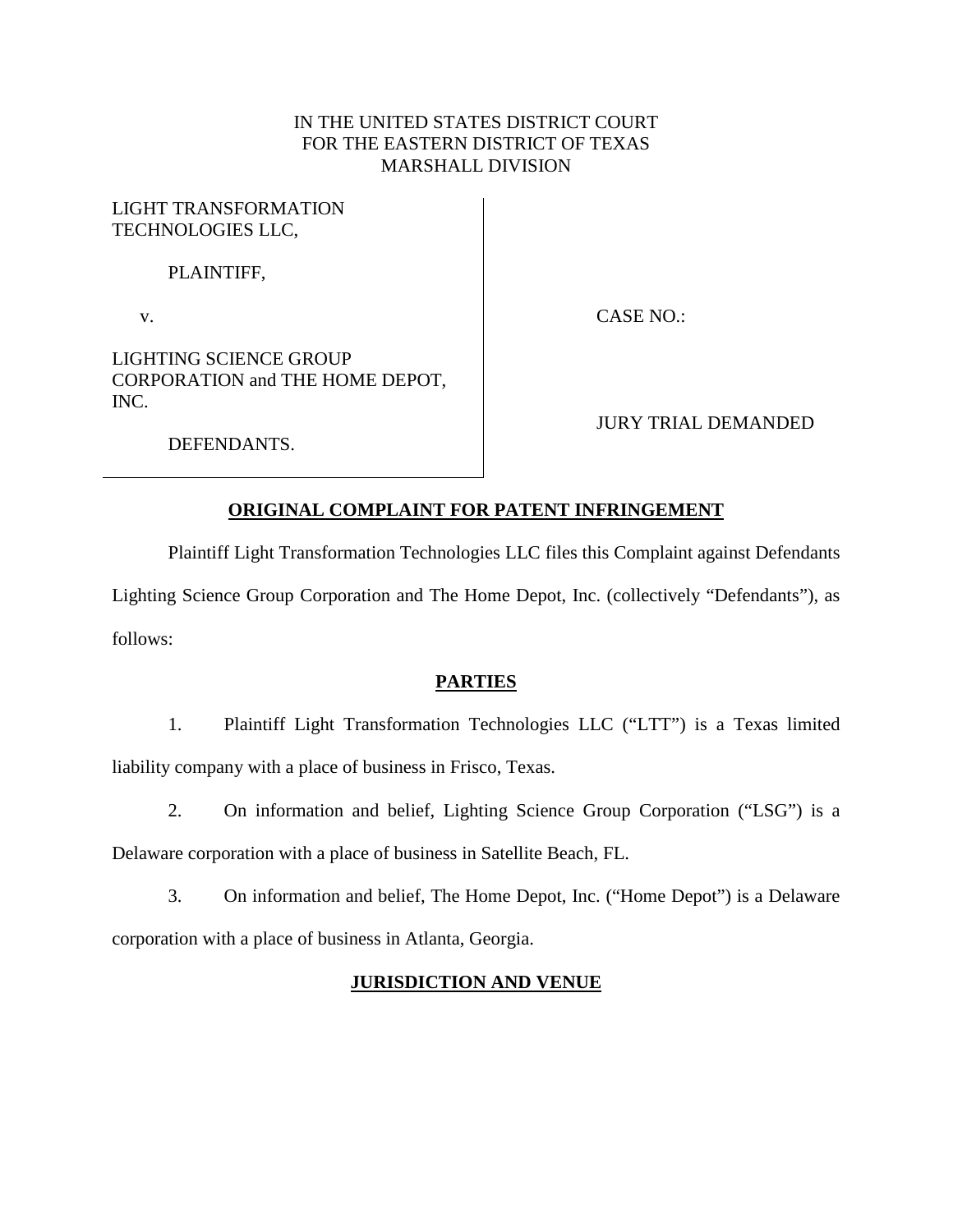4. This action arises under the patent laws of the United States, Title 35 of the United States Code. This Court has subject matter jurisdiction pursuant to 28 U.S.C. §§ 1331 and 1338(a).

5. On information and belief, Defendants are subject to this Court's specific and general personal jurisdiction, pursuant to due process and/or the Texas Long Arm Statute, due at least to its substantial business in this forum, including related to the infringements alleged herein. Further, on information and belief, Defendants, within this district, directly and/or through intermediaries, have advertised (including through websites), offered to sell, sold and/or distributed infringing products, and/or have induced the sale and use of infringing products.

6. Further, on information and belief, Defendants are subject to the Court's general jurisdiction, including from regularly doing or soliciting business, engaging in other persistent courses of conduct, and/or deriving substantial revenue from goods and services provided to persons or entities in Texas.

7. Venue is proper in this district under 28 U.S.C. §§ 1391(b), 1391(c) and 1400(b). Without limitation, on information and belief, Defendants are subject to personal jurisdiction in this district. On information and belief, Defendants are subject to this Court's specific and general personal jurisdiction in this district, pursuant to due process and/or the Texas Long Arm Statute, due at least to its substantial business in this district, including related to the infringements alleged herein. Further, on information and belief, Defendants, within this district, directly and/or through intermediaries, have advertised (including through websites), offered to sell, sold and/or distributed infringing products, and/or have induced the sale and use of infringing products. Further, on information and belief, Defendants is subject to the Court's general jurisdiction in this district, including from regularly doing or soliciting business,

2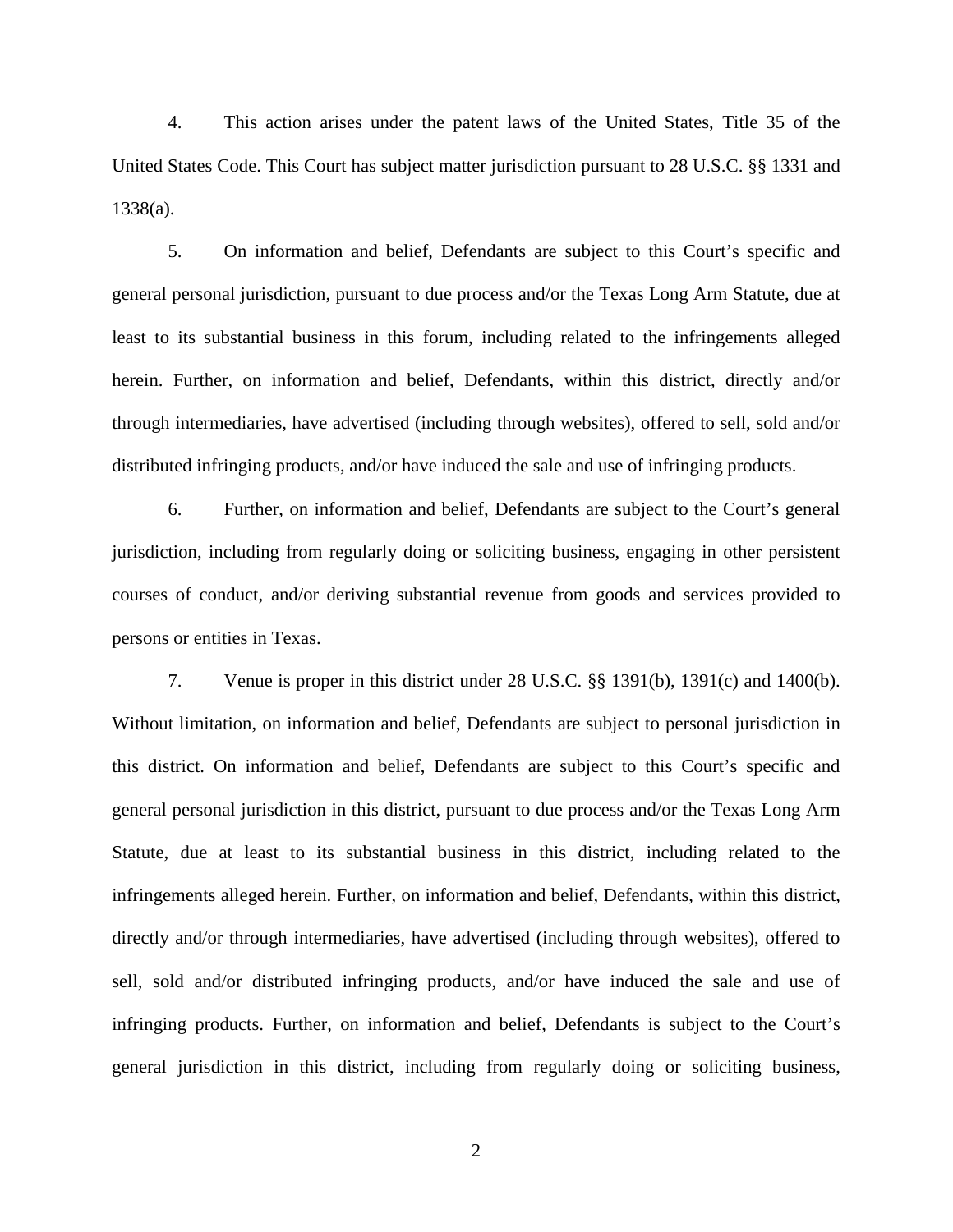engaging in other persistent courses of conduct, and/or deriving substantial revenue from goods and services provided to persons or entities in this district.

### **COUNT I INFRINGEMENT OF U.S. PATENT NO. 8,220,959**

8. LTT is the exclusive licensee of United States Patent No. 8,220,959 (the "'959 Patent"), entitled "HIGHLY EFFICIENT LUMINAIRE HAVING OPTICAL TRANSFORMER PROVIDING PRECACLULATED ANGULAR INTENSITY DISTRIBUTION AND METHOD THEREFORE." The '959 patent was duly and legally issued on July 17, 2012.

9. As exclusive licensee, LTT holds all substantial rights in and to the '959 patent, including, without limitation, the exclusive right to grant sublicenses, to sue for and collect past, present and future damages, and the exclusive right to seek and obtain injunctive relief or any other relief for infringement of the '959 patent. Accordingly, LTT has standing to bring this lawsuit for infringement of the '959 patent.

10. On information and belief, LSG has been and now is infringing the '959 patent by actions comprising making, using, selling, offering for sale and/or importing LED light bulbs and similar lighting devices, such as the Ecosmart PAR38 LED Light Bulb, Ecosmart PAR20 LED Light Bulb, Ecosmart PAR16 LED Light Bulb, Ecosmart MR16-GU10 LED Light Bulb and similar LED light bulbs that contain light transformers comprising (a) a first end that receives light from the light source; (b) a second end, located on an opposite end of the light transformer from the first end, that outputs the received light; (c) a first member, located on a third end of the light transformer between the first end and the second end, that has an outer wall comprising a total internal reflection surface that redirects and redistributes the received light in a direction of the second end; (d) a first opening located at an end of the first member that is substantially perpendicular to the axis of light direction; (e) a second member located on a fourth end of light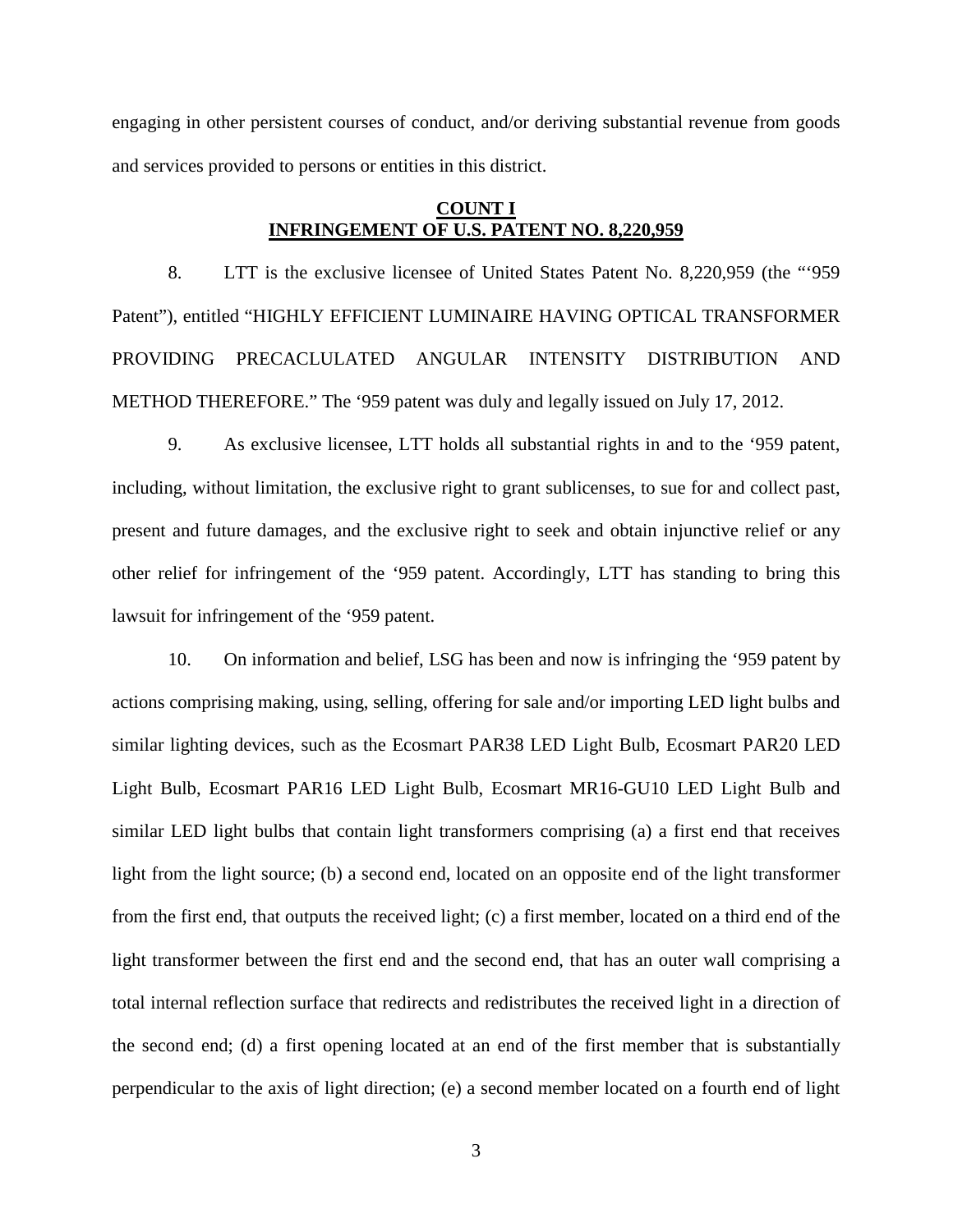transformer, the fourth end located on an opposite end of the light transformer from the third end, between the first end and the second end, the second member having an outer wall comprising a total internal reflection surface which redirects and redistributes the received light in a direction of the second end; (f) a second opening located at an end of the second member, the second opening being substantially perpendicular to the axis of light direction, the second opening further being symmetrical across the axis of light direction with the first opening; (g) and an aspheric lens located between the first and the second members, the aspheric lens having an input side on the first end of light transformer and an output side on the second end of light transformer, the output side of aspheric lens located between the first and the second openings.

11. On information and belief, Home Depot has been and now is infringing the '959 patent by actions comprising using, selling, offering for sale and/or importing LED light bulbs and similar lighting devices, such as the Ecosmart PAR38 LED Light Bulb, Ecosmart PAR20 LED Light Bulb, Ecosmart PAR16 LED Light Bulb, Ecosmart MR16-GU10 LED Light Bulb, GE PAR30 LED Light Bulb, GE PAR20 LED Light Bulb, GE MR16 LED Light Bulb, Feit Electric MR16-GU10 LED Light Bulb, Feit Electric PAR20 LED Light Bulb and similar LED light bulbs, that contain light transformers comprising (a) a first end that receives light from the light source; (b) a second end, located on an opposite end of the light transformer from the first end, that outputs the received light; (c) a first member, located on a third end of the light transformer between the first end and the second end, that has an outer wall comprising a total internal reflection surface that redirects and redistributes the received light in a direction of the second end; (d) a first opening located at an end of the first member that is substantially perpendicular to the axis of light direction; (e) a second member located on a fourth end of light transformer, the fourth end located on an opposite end of the light transformer from the third end,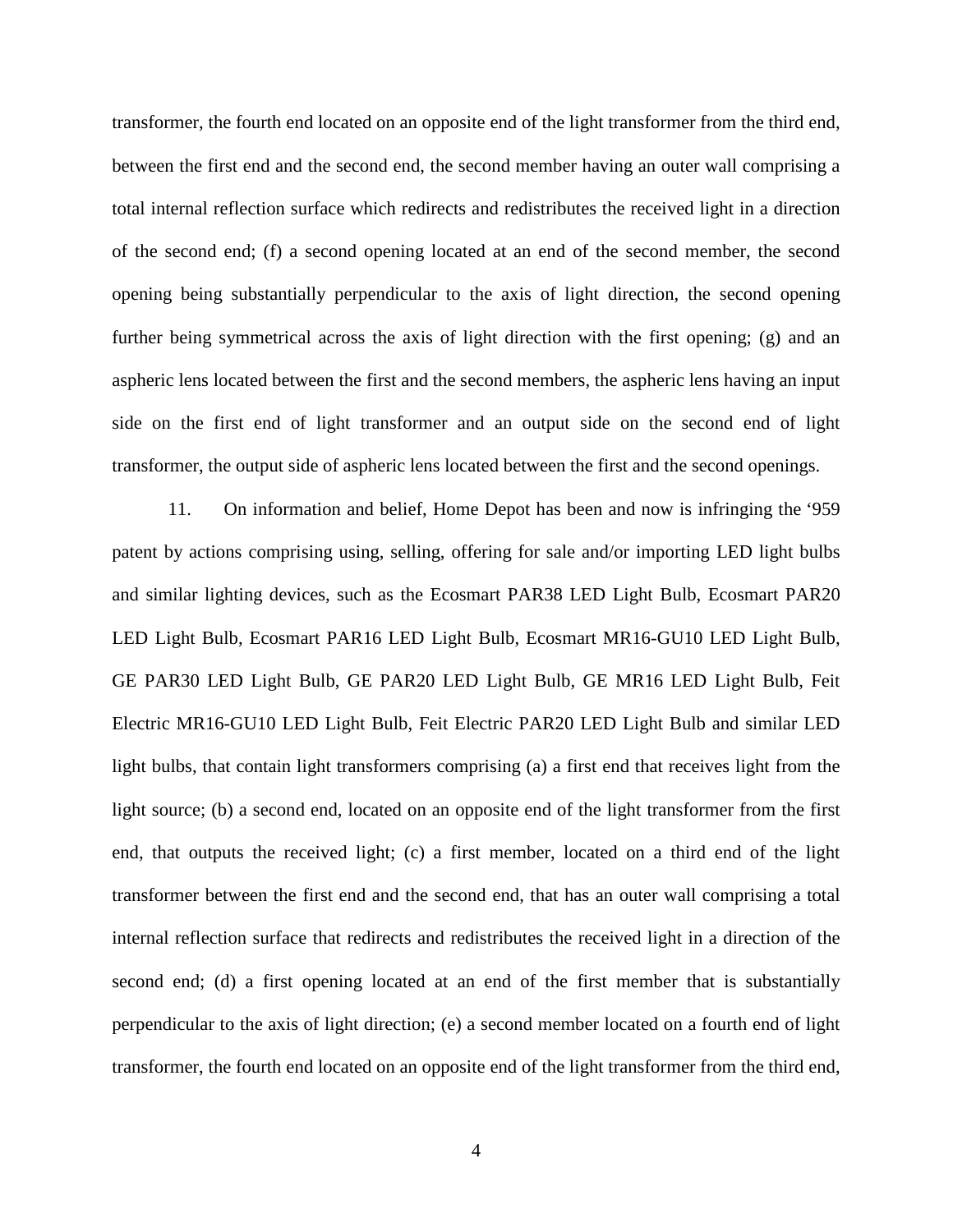between the first end and the second end, the second member having an outer wall comprising a total internal reflection surface which redirects and redistributes the received light in a direction of the second end; (f) a second opening located at an end of the second member, the second opening being substantially perpendicular to the axis of light direction, the second opening further being symmetrical across the axis of light direction with the first opening; (g) and an aspheric lens located between the first and the second members, the aspheric lens having an input side on the first end of light transformer and an output side on the second end of light transformer, the output side of aspheric lens located between the first and the second openings.

### **COUNT II INFRINGEMENT OF U.S. PATENT NO. 6,951,418**

12. LTT is the exclusive licensee of United States Patent No. 6,951,418 (the "'418 Patent"), entitled "HIGHLY EFFICIENT LUMINAIRE HAVING OPTICAL TRANSFORMER PROVIDING PRECALCULATED ANGULAR INTENSITY DISTRIBUTION AND METHOD THEREFORE." The '418 patent was duly and legally issued on October 4, 2005.

13. As exclusive licensee, LTT holds all substantial rights in and to the '418 patent, including, without limitation, the exclusive right to grant sublicenses, to sue for and collect past, present and future damages, and the exclusive right to seek and obtain injunctive relief or any other relief for infringement of the '418 patent. Accordingly, LTT has standing to bring this lawsuit for infringement of the '418 patent.

14. On information and belief, Home Depot has been and now is infringing the '418 patent by actions comprising using, selling, offering for sale and/or importing LED light bulbs and similar lighting devices, such as the Feit Electric Candelabra Base LED Light Bulb and similar LED light bulbs, that comprise (a) a housing; (b) a light assembly supported by the housing, the light assembly including (b)(i) a light source for emitting light; (b)(ii) and a light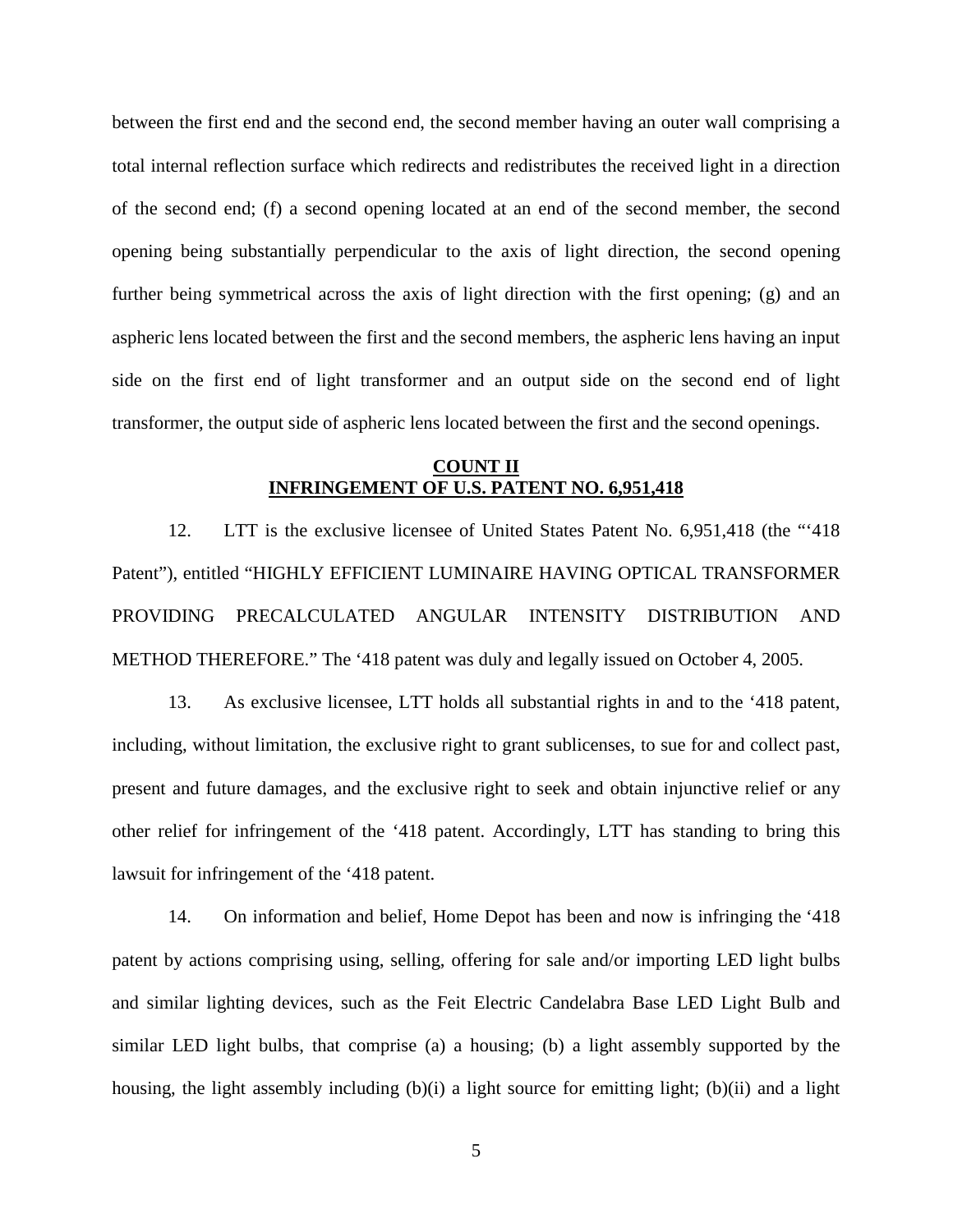pipe having a first end in close association with the light source for coupling the light thereinto, and a second end opposite the first end from which the light is dispersed; (b)(iii) and a light transformer between the first end and the second end of the light pipe in close proximity to the second end with a transformer axis coaxial to the longitudinal axis of the light pipe, the light transformer having a curved conical reflective surface that redirects and redistributes light received from the light source, wherein the light transformer provides an omnidirectional pattern in a horizontal plane with precalculated angular luminous intensity distribution in a vertical plane.

#### **COUNT III INFRINGEMENT OF U.S. PATENT NO. 6,543,911**

15. LTT is the exclusive licensee of United States Patent No. 6,543,911 (the "'911 Patent"), entitled "HIGHLY EFFICIENT LUMINAIRE HAVING OPTICAL TRANSFORMER PROVIDING PRECALCULATED ANGULAR INTENSITY DISTRIBUTION AND METHOD THEREFORE." The '911 patent was duly and legally issued on April 8, 2003.

16. As exclusive licensee, LTT holds all substantial rights in and to the '911 patent, including, without limitation, the exclusive right to grant sublicenses, to sue for and collect past, present and future damages, and the exclusive right to seek and obtain injunctive relief or any other relief for infringement of the '911 patent. Accordingly, LTT has standing to bring this lawsuit for infringement of the '911 patent.

17. On information and belief, LSG has been and now is infringing the '911 patent by actions comprising making, using, selling, offering for sale and/or importing LED light bulbs and similar lighting devices, such as the Ecosmart MR16 LED Light Bulb, Ecosmart MR16-GU10 LED Light Bulb and similar LED light bulbs, that contain light transformers comprising (a) a first end that receives light from the light source; (b) a second end that outputs the received light,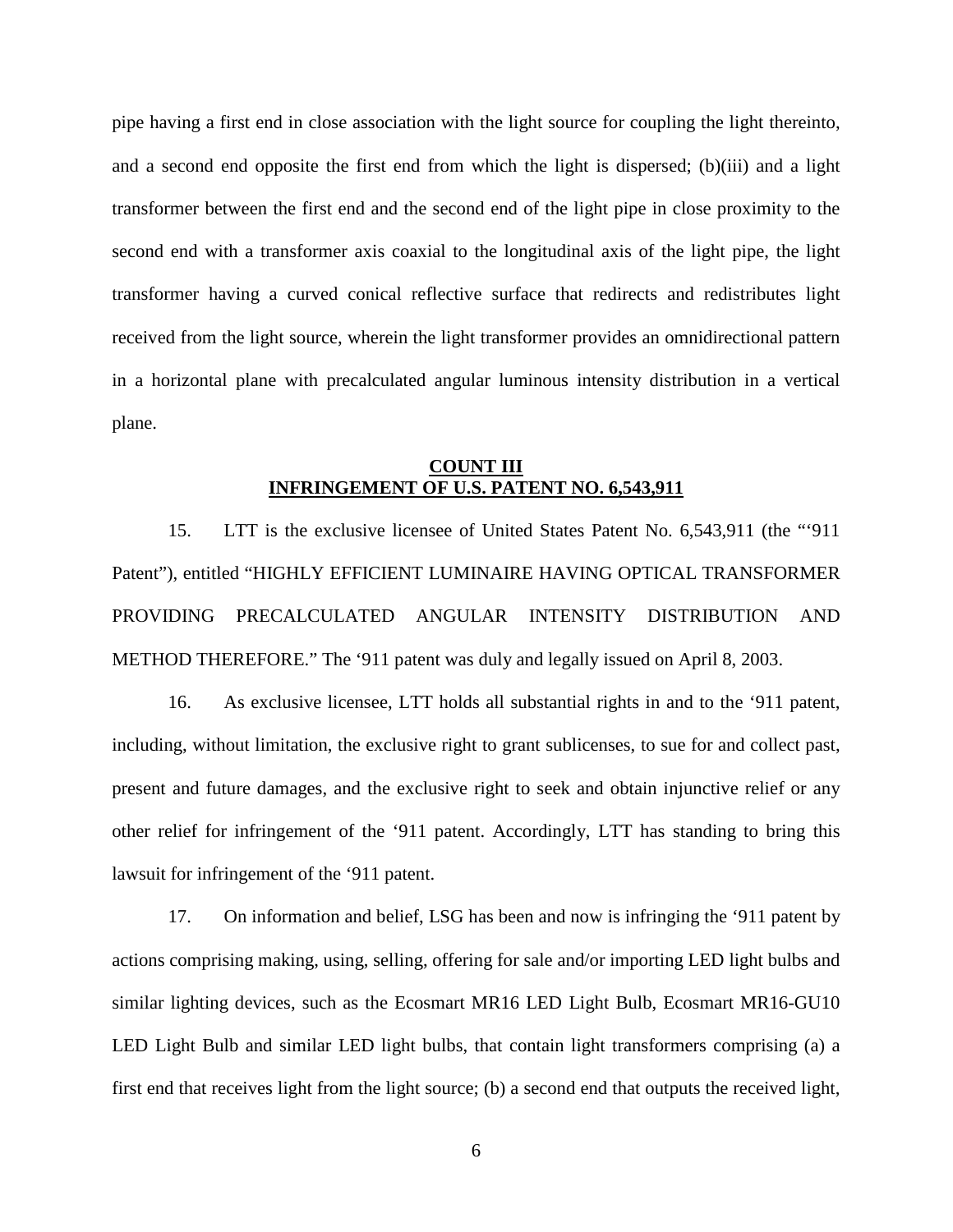the second end located on an opposite end of the light transformer from the first end; (c) a first member located on a third end of the light transformer between the first end and the second end, wherein the first member has an outer wall comprising a total internal reflection surface that redirects and redistributes the received light in a direction of the second end; (d) a first planar light transformer window located at an end of the first member, the first planar light transformer window being substantially perpendicular to the axis of light direction; a second member located on a fourth end of light transformer, the fourth end located on an opposite end of the light transformer from the third end, between the first end and the second end, the second member having an outer wall comprising a total internal reflection surface which redirects and redistributes the received light in a direction of the second end; (e) a second planar light transformer window located at an end of the second member, the second planar light transformer window being substantially perpendicular to the axis of light direction, the second planar light transformer window further being symmetrical across the axis of light direction with the first planar light transformer window; (f) and an aspheric lens located between the first and the second members, the aspheric lens having an input side on the first end of light transformer and an output side on the second end of light transformer, the output side of aspheric lens located between the first and the second planar light transformer windows.

18. On information and belief, Home Depot has been and now is infringing the '911 patent by actions comprising making, using, selling, offering for sale and/or importing LED light bulbs and similar lighting devices, such as the Ecosmart MR16 LED Light Bulb, Ecosmart MR16-GU10 LED Light Bulb, GE MR16 Light Bulb, Feit Electric MR16-GU10 LED Light Bulb and similar LED light bulbs, that contain light transformers comprising (a) a first end that receives light from the light source; (b) a second end that outputs the received light, the second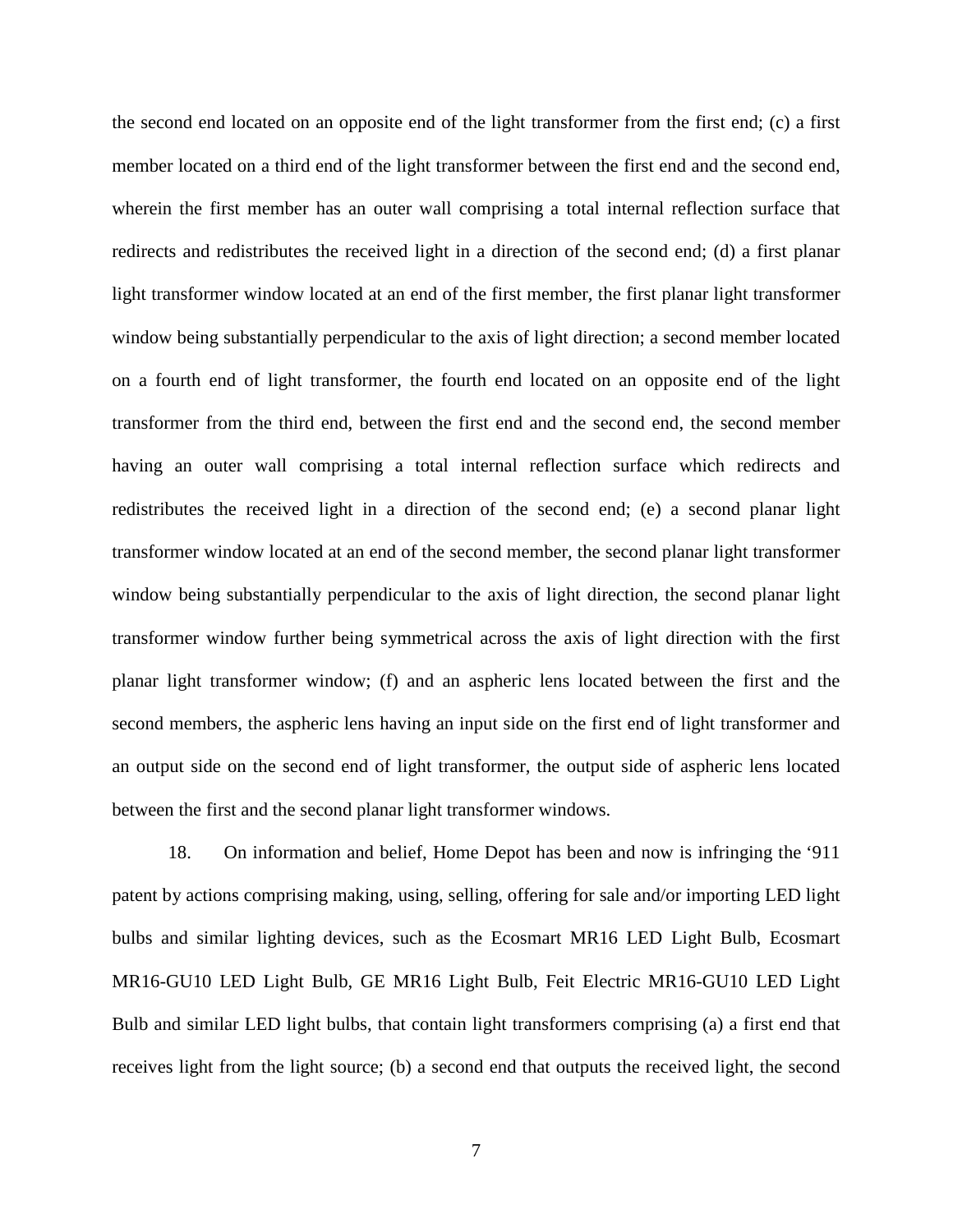end located on an opposite end of the light transformer from the first end; (c) a first member located on a third end of the light transformer between the first end and the second end, wherein the first member has an outer wall comprising a total internal reflection surface that redirects and redistributes the received light in a direction of the second end; (d) a first planar light transformer window located at an end of the first member, the first planar light transformer window being substantially perpendicular to the axis of light direction; a second member located on a fourth end of light transformer, the fourth end located on an opposite end of the light transformer from the third end, between the first end and the second end, the second member having an outer wall comprising a total internal reflection surface which redirects and redistributes the received light in a direction of the second end; (e) a second planar light transformer window located at an end of the second member, the second planar light transformer window being substantially perpendicular to the axis of light direction, the second planar light transformer window further being symmetrical across the axis of light direction with the first planar light transformer window; (f) and an aspheric lens located between the first and the second members, the aspheric lens having an input side on the first end of light transformer and an output side on the second end of light transformer, the output side of aspheric lens located between the first and the second planar light transformer windows.

19. Further, on information and belief, Home Depot has been and now is infringing the '911 patent by actions comprising using, selling, offering for sale and/or importing LED light bulbs and similar lighting devices, such as the Feit Electric Candelabra Base LED Light Bulb and similar LED light bulbs, that comprise (a) a single light source that emits light; (b) a light transformer having a curved conical reflective surface, the reflective surface reflecting most of the light emitted by the light source, said light source located on cone axis on or close to cone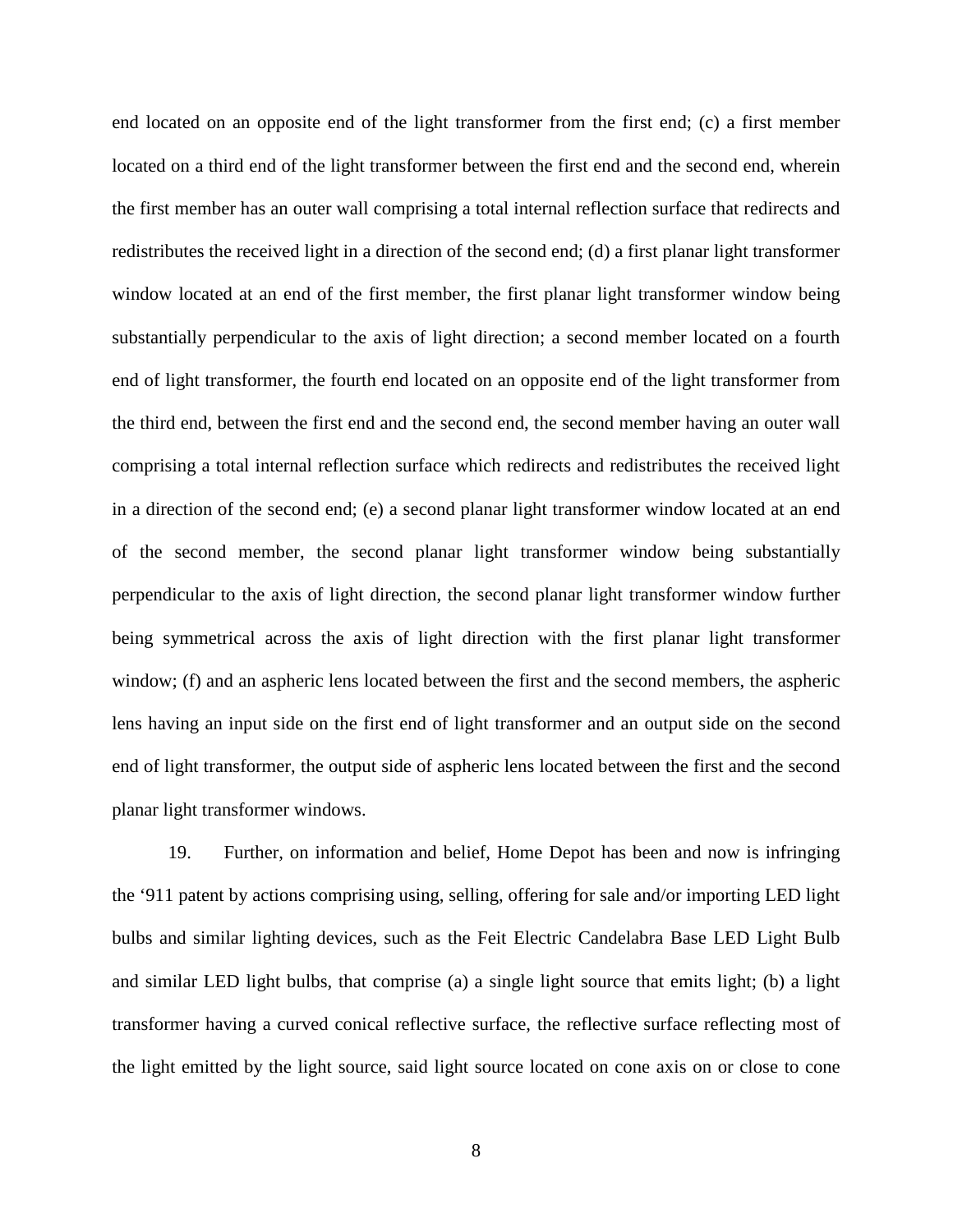vertex; and (c) an light transformer window that transmits the light to the exterior of the light transformer, said transmitted light having a pattern determined by a precalculated angular luminous intensity distribution of high efficiency, wherein the light transformer window forms a truncated cone with the light transformer.

20. As a result of Defendants' infringing conduct with respect to the foregoing three patents, Defendants have damaged LTT. Defendants are liable to LTT in an amount that adequately compensates LTT for their infringement, which, by law, can be no less than a reasonable royalty.

#### **JOINDER**

21. Joinder of LSG and Home Depot is proper under 35 U.S.C. § 299, at least due to Home Depot selling and/or offering for sale of the foregoing Ecosmart branded accused products which are made, used, sold, offered for sale, and/or imported by LSG. Moreover, on information and belief, Home Depot has participated with and/or assisted LSG with respect to the design and/or manufacture of the foregoing Ecosmart branded accused products.

#### **PRAYER FOR RELIEF**

WHEREFORE, LTT respectfully requests that this Court enter:

1. A judgment in favor of LTT that LSG has infringed the '959, and '911 Patents, and that Home Depot has infringed the '959, '418, and '911 Patents;

2. A permanent injunction enjoining LSG, and its officers, directors, agents, servants, affiliates, employees, divisions, branches, subsidiaries, parents, and all others acting in active concert therewith from infringing the '959 and '911 Patents; and enjoining Home Depot, and its officers, directors, agents, servants, affiliates, employees, divisions, branches,

9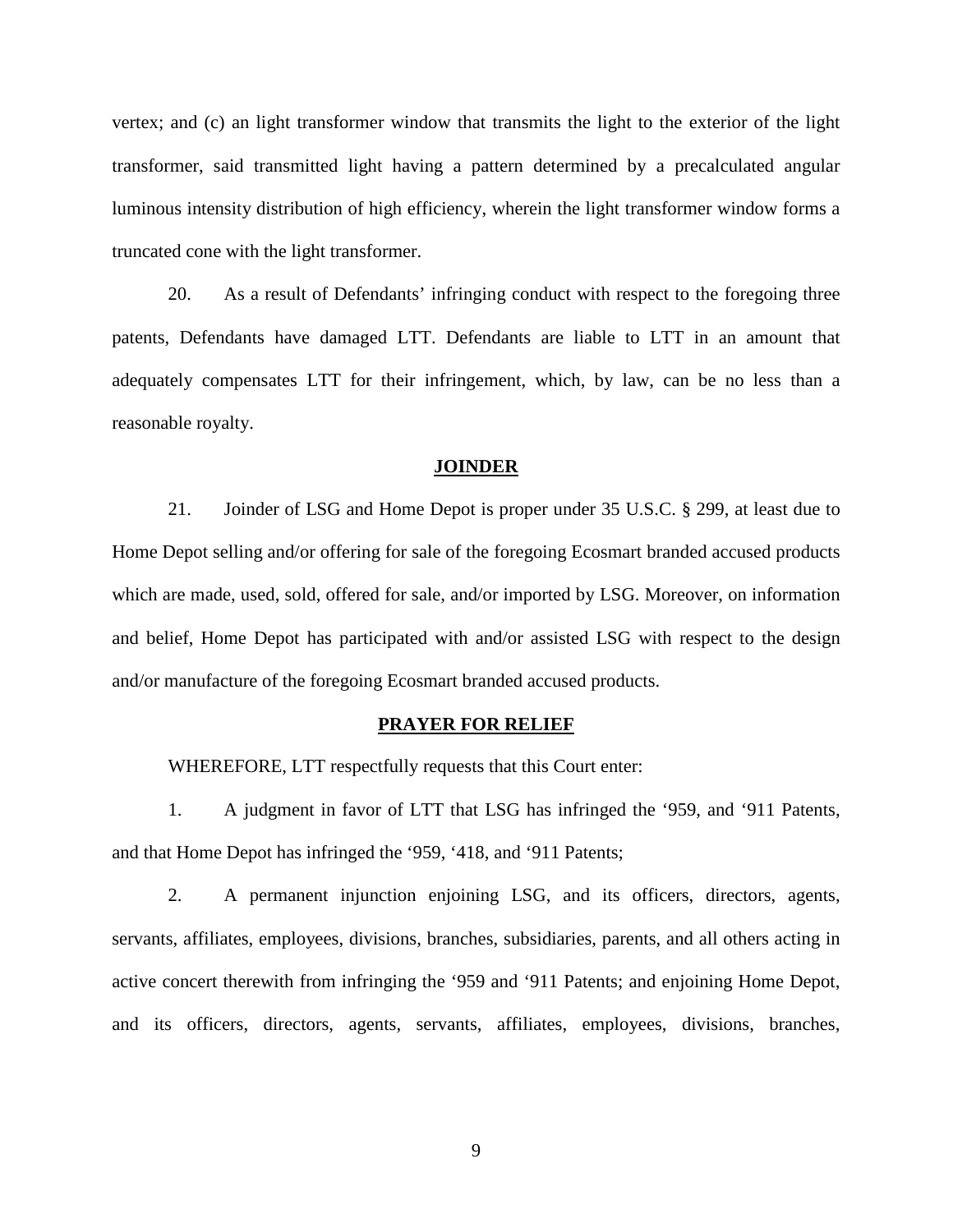subsidiaries, parents, and all others acting in active concert therewith from infringing the '959, '911, and '418 Patents

3. A judgment and order requiring LSG to pay LTT its damages, costs, expenses, fees and prejudgment and post-judgment interest for its infringement of the '959 and '911 Patents as provided under 35 U.S.C. §§ 284 and/or 285; and requiring Home Depot to pay LTT its damages, costs, expenses, fees and prejudgment and post-judgment interest for its infringement of the '959, '418, and '911 Patents as provided under 35 U.S.C. §§ 284 and/or 285; and

4. Any and all other relief to which LTT may show itself to be entitled.

### **DEMAND FOR JURY TRIAL**

Pursuant to Rule 38 of the Federal Rules of Civil Procedure, LTT requests a trial by jury of any issues so triable by right.

December 28, 2012 Respectfully submitted,

By: /s/ *Henry M. Pogorzelski* Henry M. Pogorzelski – Lead Counsel Texas Bar No. 24007852 Michael J. Collins Texas Bar No. 04614510 John J. Edmonds Texas State Bar No. 789758 Johnathan K. Yazdani Texas Bar No. 24079616 COLLINS, EDMONDS & POGORZELSKI, SCHLATHER & TOWER, PLLC 1616 S. Voss Road, Suite 125 Houston, Texas 77057 Telephone: (281) 501-3425 Facsimile: (832) 415-2535 hpogorzelski@cepiplaw.com mcollins@cepiplaw.com